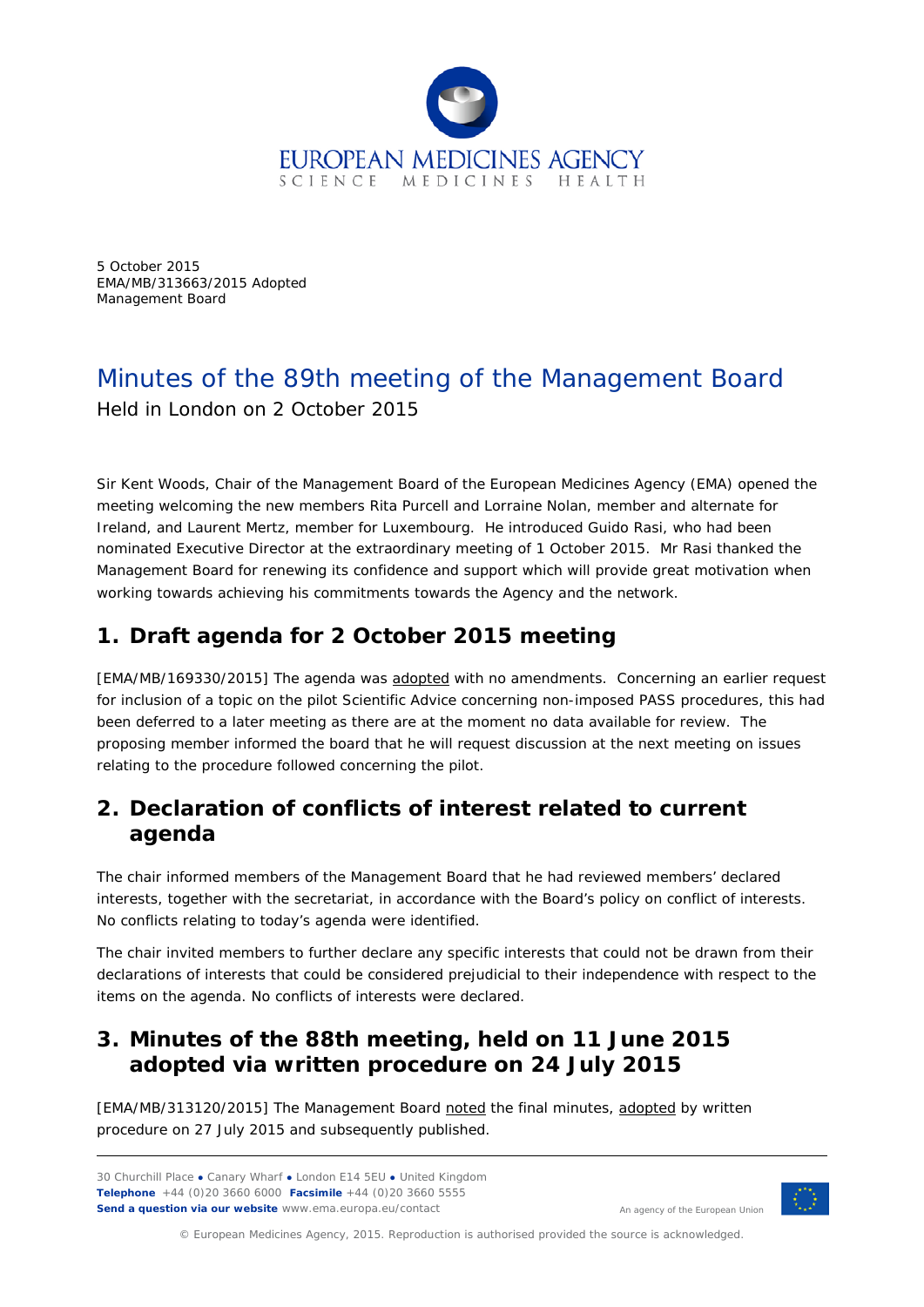## **B. Points for discussion**

## **B.1 Highlights of the Deputy Executive Director**

#### **Meeting with Director General of DG SANTE**

A first meeting between Director General Xavier Prats Monné with the Agency's senior management took place on 1 October, followed by an informal all-staff meeting allowing an exchange of views. The agency looks forward to working with Mr. Prats Monné.

#### **Nomination of the Executive Director**

After the nomination by the Management Board, Guido Rasi will need to make a statement in front of the ENVI committee of the European Parliament before being formally appointed by the Management Board. For appraisals, the Director General of DG SANTE and the MB vice-chairman Christa Wirthumer-Hoche will act as reporting officers, while the appeal assessor is the chair of the Management Board.

#### **New ad interim Head of Administration**

Agneta Brandt has been appointed ad interim Head of Administration with effect from 16 July 2015. Agneta Brandt continues in her role as Head of Infrastructure Services.

#### **Update on public consultation on the Network strategy**

Following the publication for consultation of the Strategy for the EU Medicines Network to 2020 on 31 March 2015 inviting comments until 30 June, a total of 37 contributions were received from a wide range of stakeholders. Contributions came also from HMPC and PRAC and from various organizations and association in two face to face meetings. MHRA and EMA have reviewed the comments and have made proposals for amendment of the Strategy which have been discussed by the Steering Group. The Strategy will be presented for adoption at the October HMA and at the December EMA Management Board meetings. In parallel, work on the respective multi-annual work programmes is progressing.

#### **Technical issue with EudraCT**

During summer a technical error in the software used by sponsors to upload summaries of results into EudraCT was identified. As a result sponsor accounts and summary results had to be taken from view until they had all been checked and the origin of the problem found and resolved. The Agency is currently working on bug fixing and is cooperating with sponsors to review data with a view to restore full access by the last week of October.

#### **Outsourcing of Pharmacovigilance activities by the Agency**

The Agency has received a request for clarification originating from the German government on its measures to avoid corruption in the case of outsourcing of pharmacovigilance activities, including signal detection, to an external company that also provides services for the pharmaceutical industry.

The board was informed that no signal detection activity is outsourced to an external company. These tasks are the responsibility of the Agency and the National Competent Authorities. Two contracts were awarded to the same company after public tender procedures took place: data cleaning and management of duplicates has been outsourced since 2010 with a new tender extending the contract. A further recent tender assigned monitoring of medical literature, which had been done by pharmaceutical enterprises in the past. This is an activity for which the Agency is responsible under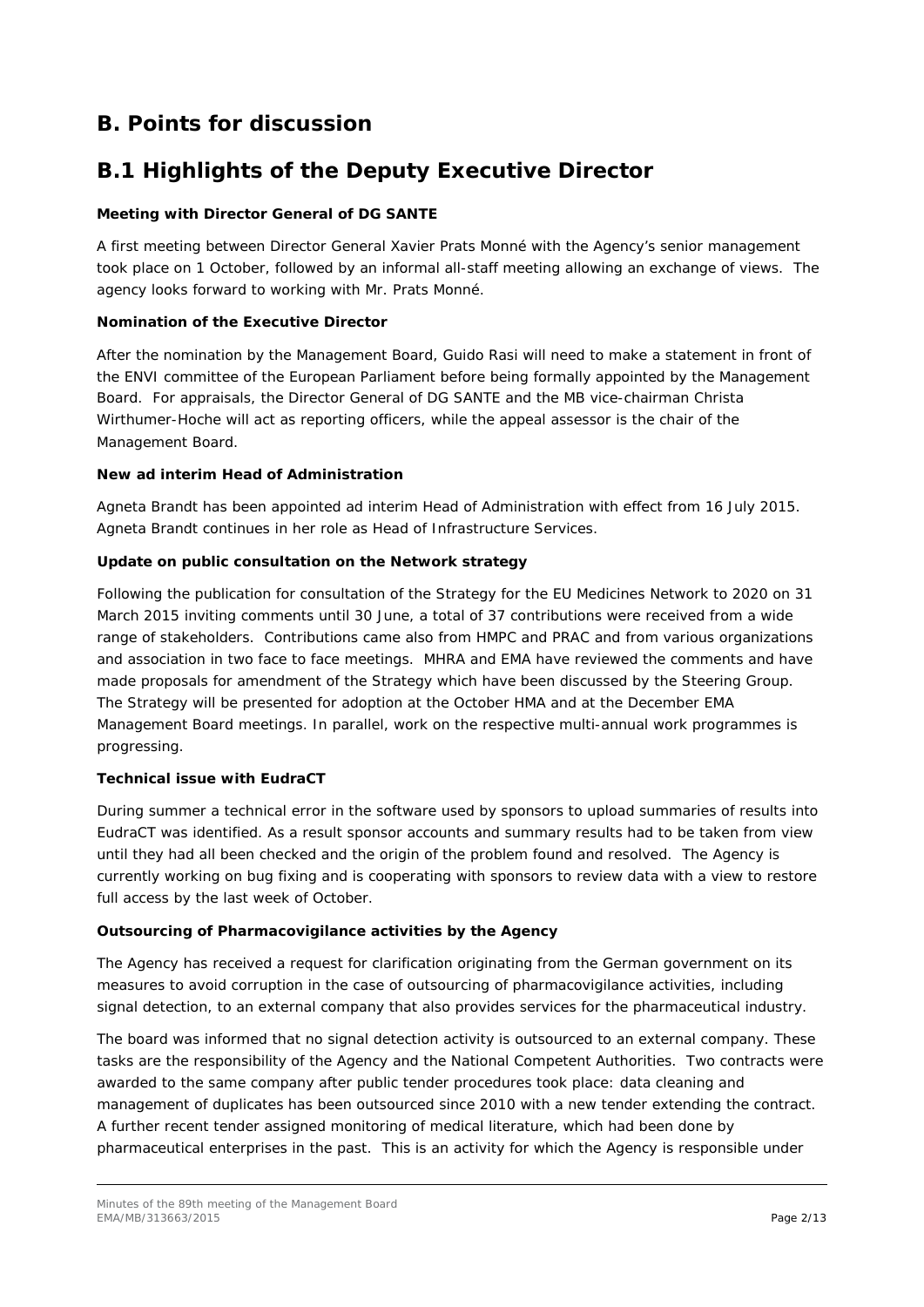the new legislation and is covered by pharmacovigilance fees. Both activities are very labour intensive and would require large staff increases to be performed in house. The company performing the services was selected after extensive independent tendering procedures. Its performance is closely monitored and audited.

#### **International activities**

The first malaria vaccine was approved under the Article 58 procedure (authorisation for use outside the EU) with involvement of non EU regulators. Working arrangements have been signed by DG SANTE and the Agency with Swissmedic and WHO allowing the sharing of confidential information on the quality, safety and efficacy of medicines authorised or under review. A member of the Management Board requested a discussion at a future meeting on a strategic approach to international activities.

#### **EMA resources devoted to EU funded projects**

The Agency has been asked by the European Commission to complete a comprehensive overview of its participation in EU funded projects. A report on these will be presented at the December meeting.

### **B.2 Report from the European Commission**

The European Commission reported on EU legislative and policy development in the public health area:

- Extended discussions taking place at Council level on the revision of the Veterinary Medicines Legislation, with high activity also at the European Parliament, in the ENVI committee and among MEPs. A vote in ENVI is foreseen on 10 November.
- High priority of antimicrobial resistance (AMR) as an evaluation of the AMR action plan is carried out which will inform further developments in 2016. A meeting took place with EMA, EFSA and ECDC in June to discuss the first Joint Interagency Antimicrobial Consumption and Resistance Analysis (JIACRA) report. The Commission intends to work closely with the European Medicines Agency.
- Progress with implementing measures for the Falsified Medicines Directive and update on importation of active substances, while Commission, EMA and Member States continue following-up on GMP non-compliance of API sites covered by written confirmations.
- Implementation of Clinical Trials Regulation with a meeting of the ad hoc expert group on clinical trials in September to focus on clarification of legal interpretation and public consultations on three documents launched in August 2015 with closing date 24 November 2015. Collaboration between Member States, the Commission and EMA is important to facilitate progress of the EU portal and database and to streamline the work carried out by the various bodies.
- Update on the Commission Expert Group on STAMP (Safe and Timely Access to Medicines for Patients), which will meet on 20 October to discuss the PRIME (PRIority MEdicine) scheme, conditional marketing authorisation, adaptive pathways and possible cross-cutting issues with HTA and payers.
- Status of international developments, including ICH reform and confidentiality arrangements that have been signed with WHO and Swissmedic.
- State of play in the revision of the EU Medical Devices Legislation. After the vote at the European Parliament on the 1<sup>st</sup> reading in April the Council has adopted a partial general approach in June. After a full general approach foreseen on 5 October the first trialogue meeting can take place. A possible political agreement is expected by end of 2015 – early 2016.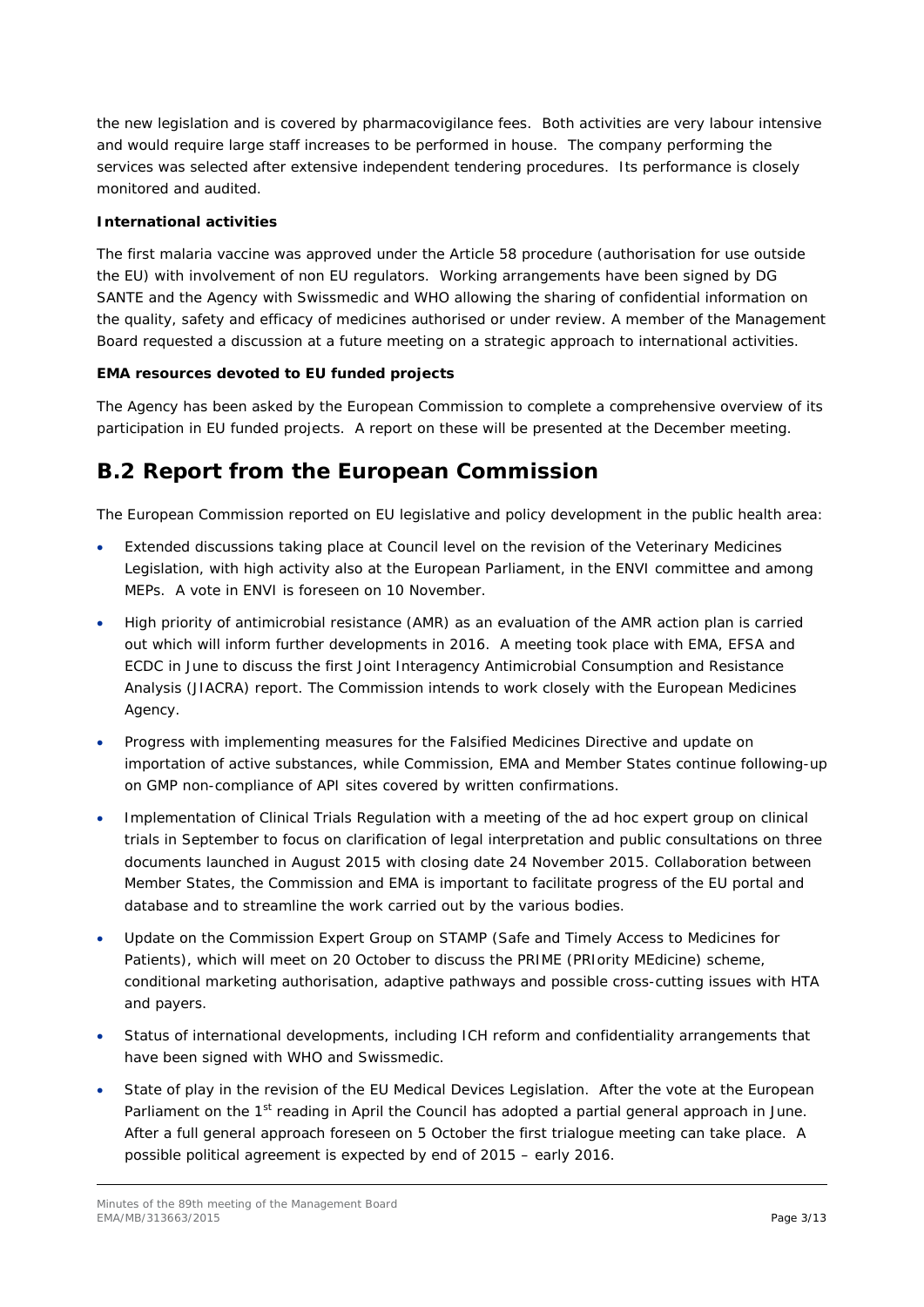A concern was raised that the Joint Audit Programme will not support expenses for visits to veterinary only agencies. The European Commission will follow-up on this matter at the October HMA meeting.

#### **B.3 EMA mid-year report 2015 from the Deputy Executive Director (January - June 2015)**

[EMA/MB/606869/2015; EMA/506004/2015] The Management Board noted the mid-year report from the Deputy Director. The report provides an overview of the Agency's performance and achievements in implementing the work programme. The overall activities of the Agency are largely in line with the forecast. A notable increase concerns activities supporting innovation, in particular Scientific Advice (+6% on 2014) and Joint advice with HTA (21 vs. 6 in 2014). 77% of Initial marketing applications submitted had previously received Scientific Advice, demonstrating the effectiveness of this procedure. Slight decreases in requests for initial evaluation applications and orphan designations fall within the cyclical fluctuations of the system and are overall at the same level as in 2014. This might also apply to a drop in veterinary applications. Largest movements in procedure numbers have been observed for Variations and GMP inspections. Pharmacovigilance and GCP inspections are stable, with additional 37% of GCP inspections addressed through information exchange with international partners. It is too early to say whether these movements are due to fluctuations or can be confirmed as trends. This applies also for innovation in the veterinary field, where there has been an uptake in MUMS classification (14 vs. 9 in 2014) that has not yet translated into initial applications, currently under the expected forecast. There has been a significant rise in the number of meetings hosted at the Agency and consequently on the numbers of visiting delegates, due to an increase in interaction with stakeholders and to the implementation of Clinical Trials legislation. Access to documents has doubled after a slow-down in the past year due to uncertainty on legal developments. Partner and stakeholder satisfaction with EMA communication is high. There has been good progress with the network strategy and with the efforts to facilitate availability through adaptive pathways, interaction with HTA bodies, better use of existing regulatory tools such as conditional marketing authorisation and accelerated assessment, as well as with the ADVENT (AD hoc group on VEterinary Novel Therapies) initiative on the veterinary side. Main IT projects, such as the PSUR repository and the EU veterinary medicinal products database are on track, and the revenue and expenditure evolution is in line with forecast.

Members were appreciative of the report and discussed whether rising numbers of Scientific Advice applications can be predictive of future numbers of applications for marketing authorisation. The Agency can detect some structural trends within a picture which is nonetheless subject to fluctuations. In the case of Scientific Advice it will provide the board at a future meeting with a report on predictions that take into account the attrition rate, which is still high. Concerning rising numbers of HTA joint advice, it was felt that this is a positive development, but does not yet involve a high number of HTA bodies. Participating companies however feel that the outcome is very useful for their planning. From a regulator's perspective, while reimbursement decisions need to be left to a local level, it might be possible to agree on relative effectiveness. The question was raised on which phase of Clinical Trials requests for scientific advice relate to. In the experience of a member, the trend seems to be shifting from Phase III to Phase Ia and Ib and involves new and promising products. There was interest expressed on how the Agency assesses stakeholder satisfaction concerning communications. This is based on a survey which had a high response rate and delivered information on the wide use of material provided by the Agency in a clear and transparent manner, as well as requests for more engagement in social media. On IT there was concern on the lack of a project for the architecture of veterinary systems. While the outcome of the revision of the veterinary legislation is awaited, systems that support veterinary activities should be at least improved. The Agency is aware of these needs,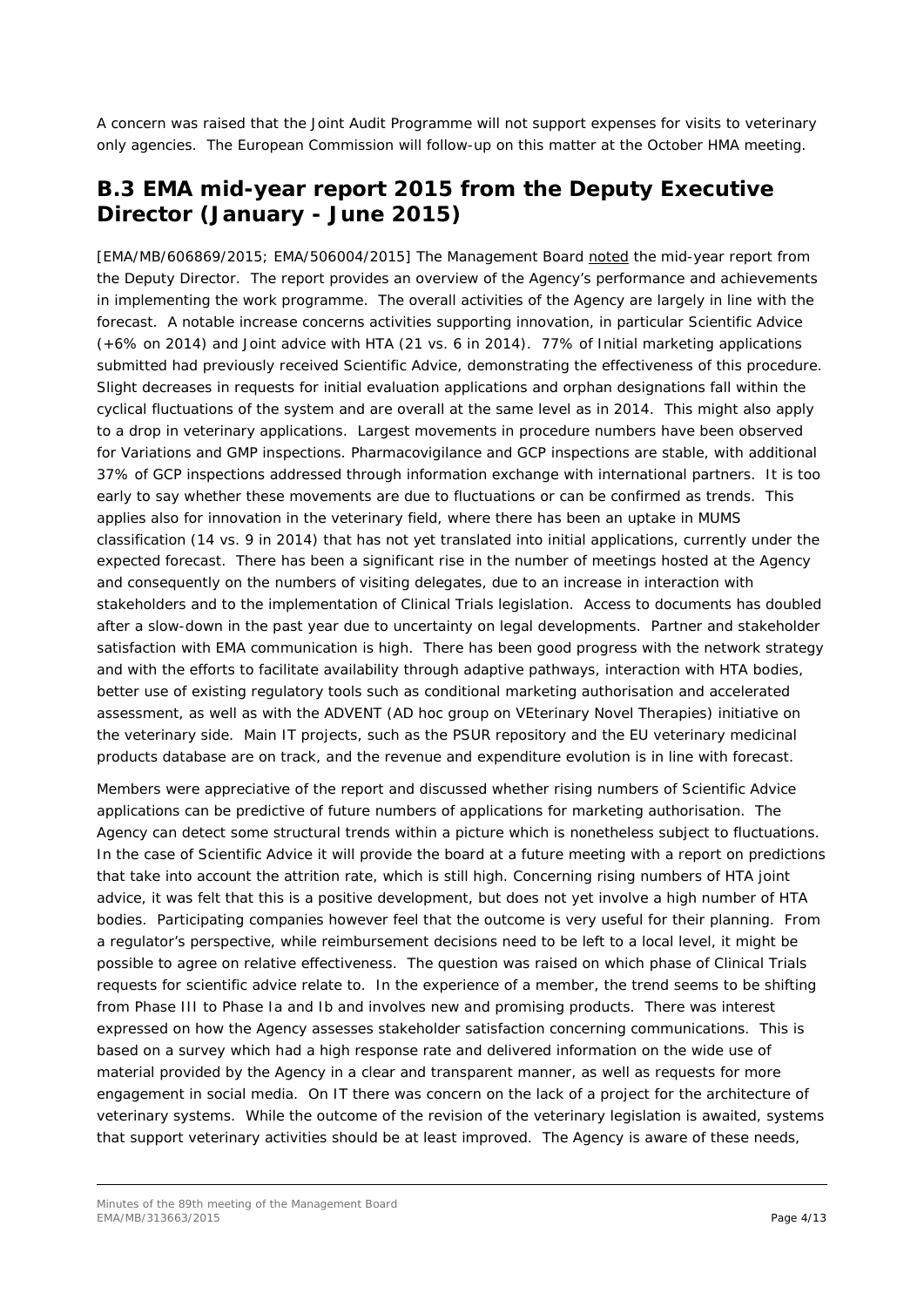but mindful of budgetary constraints and does not wish to invest in possible duplication of systems. A dedicated discussion on this topic will be needed at a future meeting of the Management Board.

## **B.4 Amending Budget 01-2015**

[EMA/MB/50215/2015] The Management Board adopted the amending budget. The adjustment was necessary due to the need to modify staffing composition for a shift of 16 FTE Detached National Experts (END) provisions to Contract Agents; additional cash-revenue from fee related procedures invoiced in 2014 for which the cash was received in 2015; a refund from the landlord for service charges 2014 for the old premises; adjustment for estimated increase in London weighting for exchange rate, due to the variation in the cost of living weighting, and for exchange rate fluctuation for assigned revenue.

The proposed transformation of the provision for ENDs to Contract agents is due to the difficulty in obtaining release from the employers of potential ENDs. For this reason the Agency has to cover some functions by recruiting Contract Agents.

### **B.5 Amended guiding principles for a revision of the EMA conflicts of interests policy for the Management Board**

[EMA/MB/616238/2015; EMA/MB/553180/2015; EMA/615976/2015] The Management Board discussed the amended guiding principles for a revision of the EMA conflicts of interests policy for the Management Board. An update was provided to the board with a view to obtain a steer on the revision of the policy to be presented to the board for adoption in December. Since the discussion at the June meeting, further work on comparison with the handling of CoIs by ECDC, ECHA and EFSA as well as with MHRA has been undertaken. The amended guiding principles were discussed with the chair and the topic coordinators Pekka Kurki and Wolf-Dieter Ludwig. The guiding principles have been further developed, the main revised characteristics being concrete proposals concerning managing personal interests other than in the pharmaceutical industry, making specific arrangements in case of exceptional medicinal product-related discussions at the board, and better categorising board activities with resulting mitigating measures. A new factor in deciding on any restrictions will be the action requested from the board, in particular if the action leads to a decision. The impact of the revised proposals on the current board membership has also been carried out.

The board considered the proposed amendments a further step in the right direction. It was suggested to retain the duty to declare activity as (principal) investigator for the purpose of transparency even though restrictions would not apply. Should financial reward be linked to it, this would need to be declared and would trigger restrictions.

## **B.6 Implementation of EMA policy on publication of clinical data – Status report**

[EMA/MB/614812/2015; EMA/614336/2015] The Management Board noted the status of the implementation of the EMA policy on publication of clinical data. Following the adoption by the Management Board on 2 October 2014, the policy came into effect on 1 January 2015 for any new marketing authorisation application submitted after this date and for extension of indication/ line extension applications submitted after 1 July 2015. Preparation for cost-efficient implementation of this completely new activity is ongoing. A formal opinion by the EU Data Protection Supervisor will be given. Stakeholders are continually involved as the consequences are important for all. Work is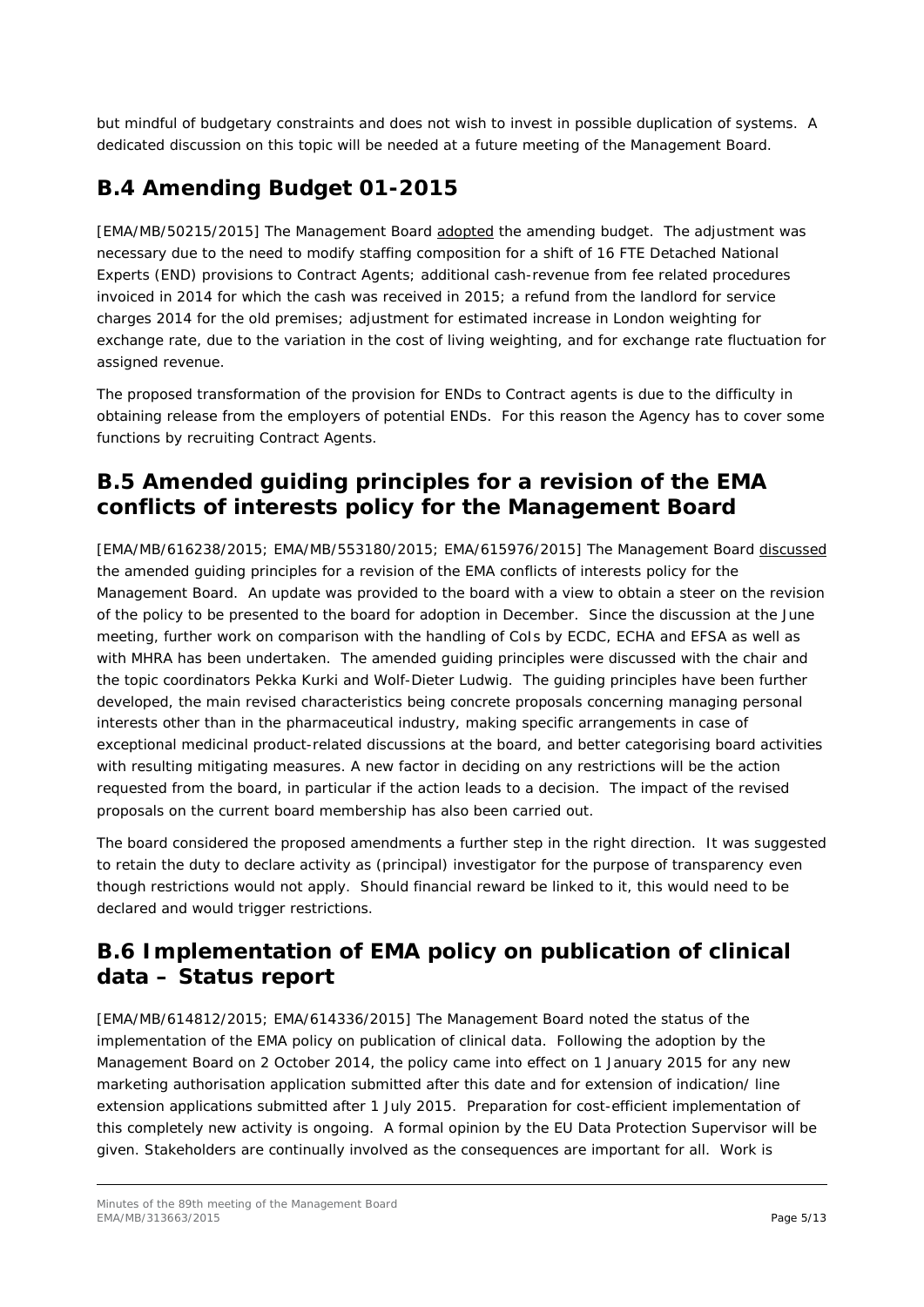proceeding among five workstreams: data receipt and filing, redaction consultation, publication, presentation and management of the external users. For each workstream one or more business processes have been developed. Three guidance documents (on redaction of commercially confidential information (CCI), on anonymisation, and on the submission of clinical data for publication) have been prepared and are almost finalised. New IT systems will have to be put in place/ existing ones will be customised to provide a user registration system, a publishing system, a workflow and case management system, a digital rights management system, and a watermark system. The Agency will also set up a special help-desk for SMEs to provide assistance. Broad support was expressed by the pharmaceutical industry during meetings held before summer. On 6 July and 7 September face to face meetings were held with all stakeholders, including Member States, to discuss the guidance documents. The guidance on CCI will include information on what is not CCI. Concerning the anonymisation of personal data, the Agency recommendation will be to strive for as much clinical utility of the data whilst ensuring protection of personal data, hence facilitating secondary analysis of the data. Companies will be expected to file an anonymisation report (to be equally published) along with the clinical reports. The EMA will provide updates to the board on the implementation of the policy on a yearly basis.

## **B.7 Review of Internal Control Standards and Underlying Framework**

[EMA/MB/602884/2015; EMA/MB/603324/2015; EMA/MB/555181/2010] The Management Board adopted the revised Internal Control Standards and underlying framework.

The Management Board adopted the ICS for effective management in 2008 and revised them in 2010. This new revision intends to correctly reflect the new organisation's structure and nomenclature. Additionally, the requirements of the standard on Information and communication have been strengthened and the requirements of the standard on Internal Audit Capability have been amended to comply with the new Financial Regulation.

## **B.8 Draft EMA Framework for interaction with Industry Stakeholders**

[EMA/591272/2014; EMA/MB/603766/2015;SANTE.DDG02.03/JV/sc (2015) 4031402] The Management Board adopted the framework for interaction between the Agency and industry stakeholders. The draft framework had been presented to the board at the December 2014 meeting. Written comments had been incorporated before a formal consultation with the European Commission took place following finalisation of the 'Better Regulation Guidelines'. All comments have been included in the draft submitted to the board for adoption. The key principles of the framework address facilitating and streamlining communication, structured interaction, accountability, transparency and a broad representation of the industry. Implementation will include an action plan and monitoring and reporting on the interaction. The comments by the European Commission were overall supportive, and address the emphasis on transparency, a call for multi-stakeholder dialogue and open participation of Commission services. Methods of interaction will be aligned with 'Better Regulation' in order to inform and consult, consult and involve, and co-operate, the last being defined as jointly engaging towards a common technical goal. The action plan foresees establishing criteria for classification of industry associations covered by the framework, updating the Agency's stakeholder database and launching an information webpage, monitoring and reporting annually to the board on interaction with industry associations.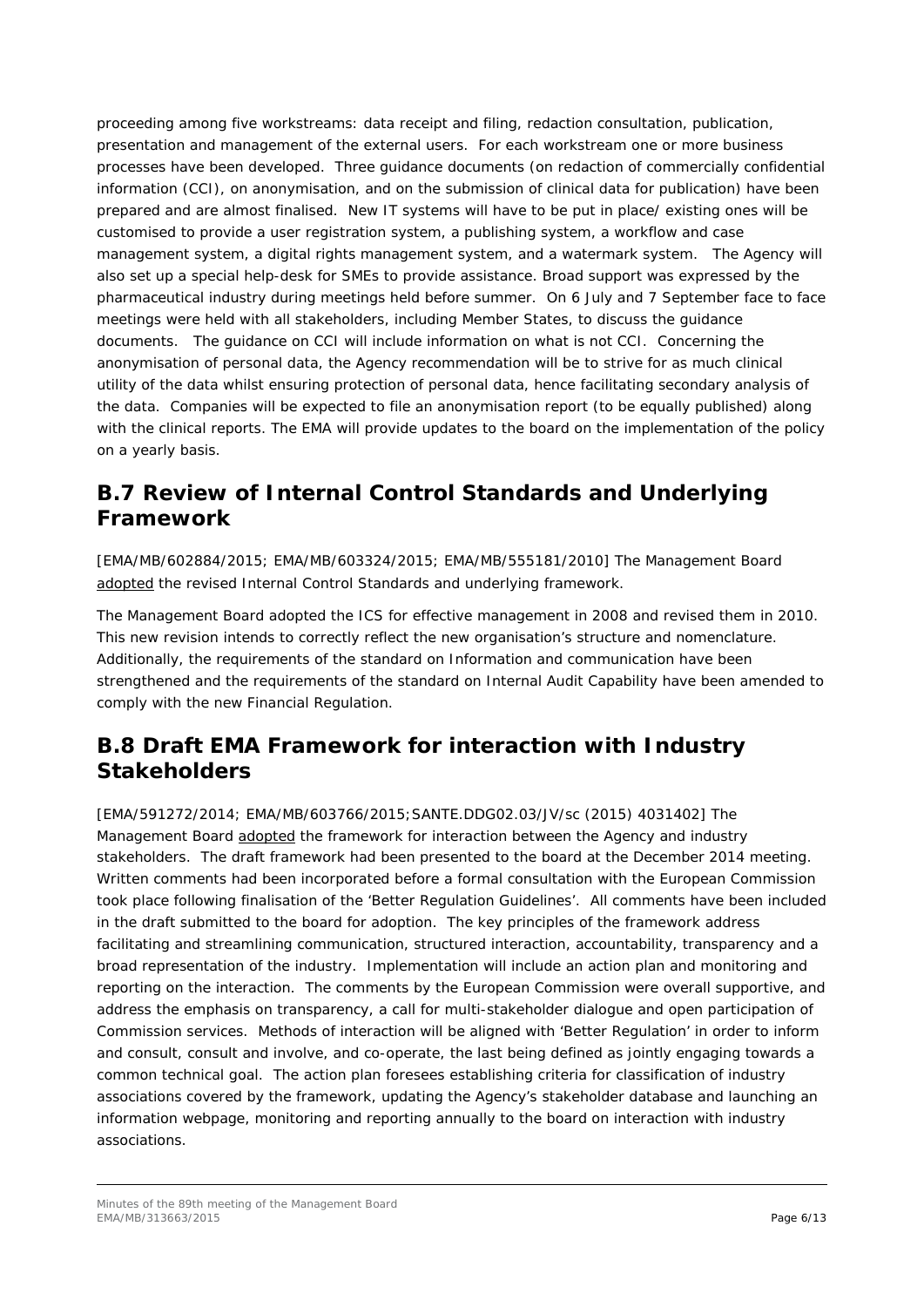Some members were interested in further information on involvement of Working Groups in classification and in further information on planned and executed industry associations' perception surveys.

### **B.9 Update on the development of CT Portal and Database**

The Management noted and discussed the update on the development of the CT Portal and Database. Timelines for development and delivery plan were presented for information, and will be submitted to the board for endorsement at the December 2015 meeting. An agreement with Member States on timelines will be sought in October and November when auditable requirements and non-mandatory enhancements to be delivered in the immediate post audit iterations will be discussed in detail. The EU Portal and Database will allow a number of stakeholders to complete a wide range of processes on the same system. As such, its development is a complex undertaking whose architecture needs to be integrated with multiple other systems within and outside the Agency. The current timeplan foresees the auditable release to be available in Q3 16, the audit to be carried out November 2016 to February 2017 in order to submit the audit result to the board at the March 2017 meeting. Following a two to three month Commission process, the EC will post a notice in the Official Journal and the Regulation will become applicable six months later, in December 2017. The audit phase has been scheduled to take place before the end of the current IT developer's contract, ensuring continuity and minimising risk. Post go-live releases would further tailor the systems to suit user requirements, based on full user experience, and will be built applying 'agile' methodology, which foresees three monthly iterations, each consisting of four "sprints" and User Acceptance Testing. Constant dialogue with IT Directors and Members States is foreseen in the coming months, also to clarify issues concerning points of interaction with national systems. At the December Management Board meeting the timelines, will be submitted for endorsement.

Reasons for further postponement were questioned by some members, as well as whether remodulating auditable requirements would jeopardise full functionality. The representative of the European Commission stated that in line with the planning, there has to be full commitment by the Agency and the Member States to make it work within the agreed timelines. The Agency intends to commit to realistic planning and a timeline that can be delivered. The system has to be usable, which means reaching beyond the basic requirements of legislation to achieve usability. The previous experience with the development of the PSUR repository has provided a positive experience with the development of post-audit functionality. The plan for it could be included in the auditable requirements, as was done for the PSUR repository. The risk linked to the end of the current contract with the IT developer would be addressed with a Service Level Agreement and a six-month handover period between current and future vendor. This would allow the old vendor to complete the follow-up actions after the audit, in parallel with the handover. There was a question on whether the production version of 2016 could be used before going live. The system would be placed in an environment accessible to industry and National Competent Authorities for testing and training pilots. In conclusion, the chair recommended that the functional specifications, and supporting documents – should be sent to the board well in advance of the December meeting, to allow full understanding and discussion of residual issues.

## **B.10 Transparency rules for Clinical Trial Regulation**

[EMA/MB/585266/2015; EMA/228383/2015] The Management Board endorsed the Appendix on disclosure rules, to the "Functional specifications for the EU portal and EU database to be audited". After endorsement by the Management Board in December 2014, a revision of section 6 of the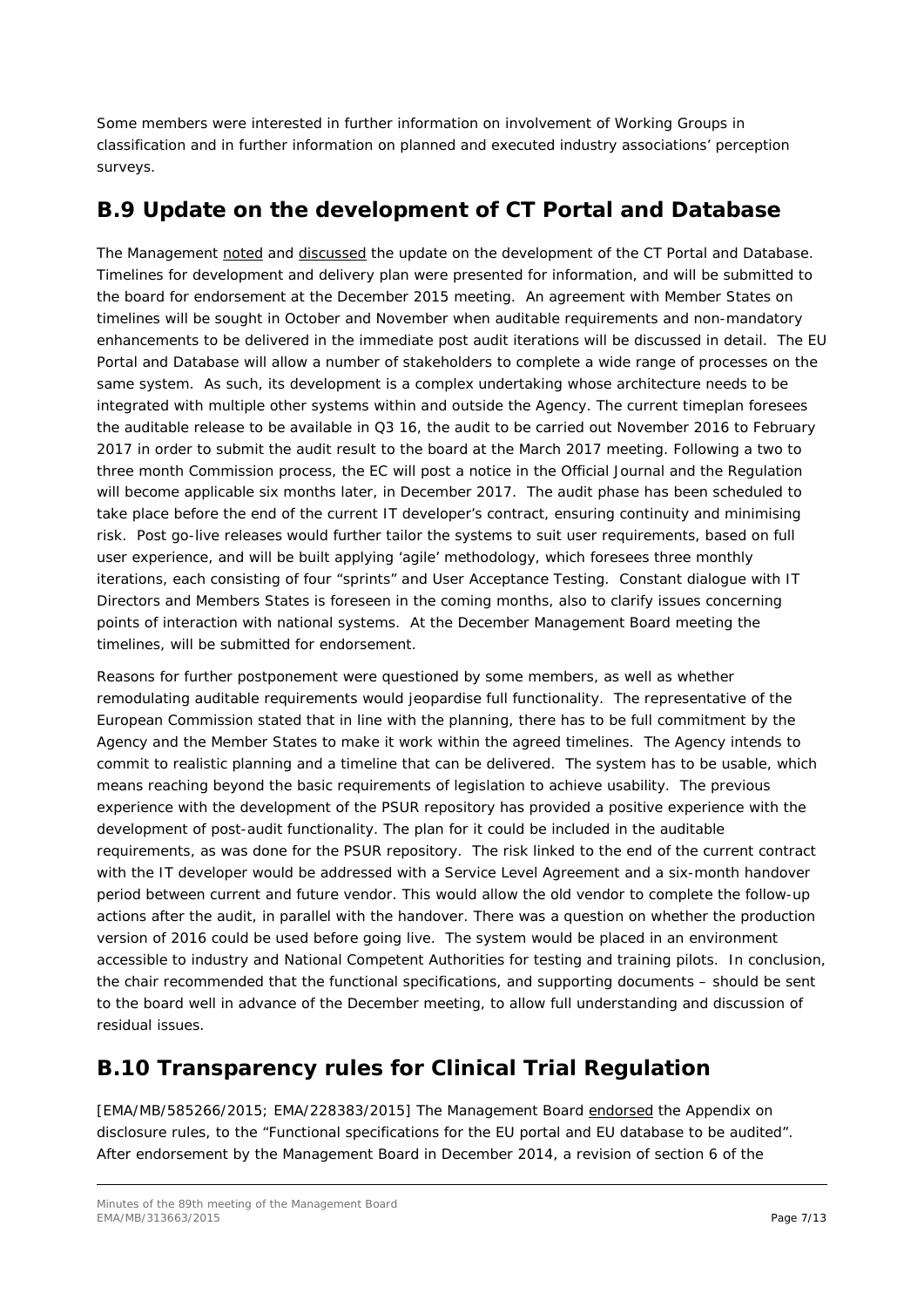Functional specifications with a description of the technical features of the EU portal and database to support publication of information from the database was endorsed at the March meeting. As a second step a further revision was prepared in the form of an appendix to describe the rules and criteria setting out what documents and data will be made public, at what stages of the clinical trial or product development. These rules on transparency have been finalised in close collaboration with the Member States and the European Commission, as well as in meetings with stakeholders held between June and September 2015. The EU database should be publicly accessible by default, with exceptions justified on specific grounds. A feasible system should rely on rules and criteria to determine automatically when particular data should be made public, producing a consistent and predictable outcome, so that all parties involved will have clear expectations. The rules will apply to any type of sponsor. Trials are classified in three categories. Sponsors will have the possibility to defer publication of certain data and documents up to a maximum time limit to protect commercially confidential information. The default approach is to make documents public at the first opportunity, and deferrals will be monitored.

There was interest in how the monitoring of clinical trial numbers in the EU will be performed and which structure will be responsible for this. Several members expressed concern over the official interpretation of the Regulation, which does not foresee access from non CMS authorities to application dossiers. Structured information will be visible to all, but other information will need to be exchanged between Member States, possibly through voluntary arrangements. The representative of the European Commission assured the board that it is supportive of such a voluntary arrangement and recalled that there is a Working Group set up by HMA that is looking at the issue, but that automatic sharing might be difficult due to national legislation in some Member States. A member of the board invited the Commission to further explore ways in which the information could be shared without resorting to voluntary arrangements, and to further discuss the issue at the next meeting.

## **B.11 Report from HMPC Chair**

Werner Knöss, chair of the Committee on Herbal Medicinal Products (HMPC), presented his views on achievements and future challenges of the HMPC. The committee is composed of 28 delegates and 5 co-opted members who meet six times a year. HMPC is supported by the Orgam Drafting Group, a Quality Drafting Group and a Working Party for Monographs and List Entries where 20 delegations meet six time yearly for 2.5 days. The Agency provides the secretariat. The HMPC collects the highest scientific and regulatory expertise in the field of herbal medicinal products in Europe and possibly worldwide. Its tasks concern harmonisation of standards, monographs and list entries on herbal substance and scientific opinions. None of the tasks is supported by fees. Since its establishment in 2004 the committee has published 140 monographs and 16 revisions, 11 list entries and 15 public statements. While monographs are recommendations, reference to list entries is binding. Harmonisation is not complete, as it is not always supported by all Member States, but can be considered satisfactory. HMPC provides its expertise to the other committees and working parties when required. Coordinated work with EDQM provides a complete framework of standards to NCAs and the European Medicines Agency, while overlaps and borderline products are considered within their different legal framework in coordination with EFSA. Looking ahead, after having covered about 80% of herbal substances with monographs and public statements, the HMPC is increasingly involved in revisions. The scientific standards established and published by HMPC enjoy worldwide recognition. The committee therefore sees a future role in applying its expertise to the growing presence of non-European traditional medicines in the EU market, also in coordination with EDQM.

Members were appreciative of the work performed at HMPC and interested in further embedding its expertise within network activities. This might take place within the framework of the Strategy 2020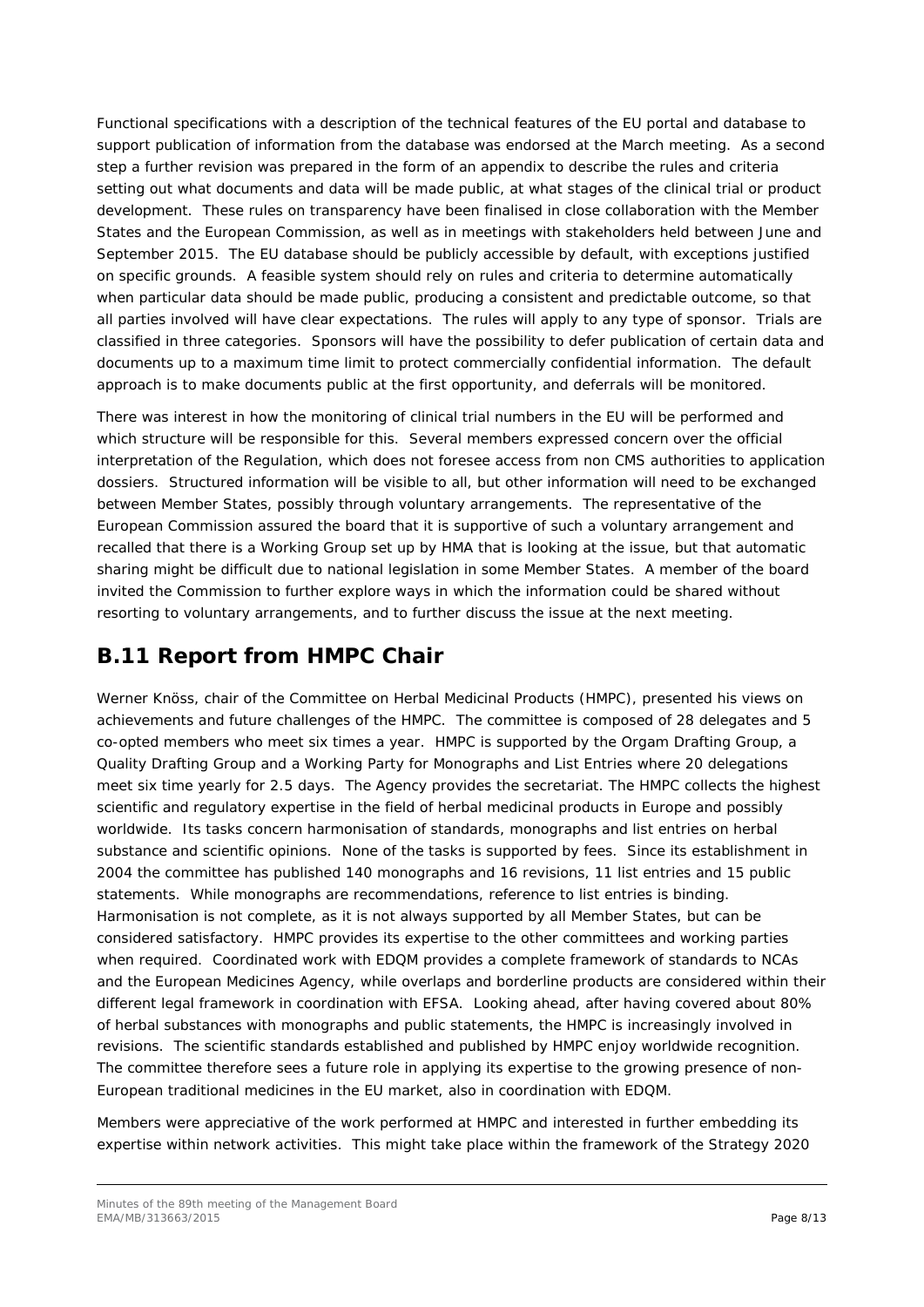and its implementation in the Multiannual Work plans. The non-binding nature of monographs and the lack of remuneration for work done in the committee was seen by some as a serious problem with no immediate solution.

### **B.12 Sixth interim report of the Steering Group to the Management Board**

[EMA/MB/615242/2015] The Management Board heard and noted progress with the data-gathering initiative by the Steering Group since the June meeting.

A representative of the European Commission described the Commission's plans to launch an evaluation of the EMA fee system in mid-2016. In conformity to the Better Regulation approach, more focus should be on transparency and wide public consultation. An evaluation is therefore carried out in order to decide whether to revise the existing legislation. A roadmap for the evaluation will be published in the coming weeks and submitted to public consultation before the Commission selects an external contractor in Q1 2016. The evaluation will not be limited to EMA fees, but will also look at currently non-remunerated activities. The output of the Management Board data gathering initiative will be considered as input in the evaluation. A provisional timetable foresees the start of the evaluation by mid-2016 to run for 9-12 months with a final report by end of 2017. If it is concluded that the current system is not found to be fit-for-purpose, an impact assessment involving further consultation can be expected to be carried out in 2018, followed by a legislative proposal in 2019.

A 3 cycle pilot exercise was successfully conducted on Scientific Advice procedures between February and July. Compliance from EMA staff and network response rate has been extremely high, with only a slight decrease during the summer months. The pilot has shown that it is possible to collect data with a high granularity, and there is an ambition now to extend this method to the other regulatory procedures. As a further result, it is possible to link the detailed data obtained to the degree of complexity of the procedures. The exercise was not just limited to data on time worked, but also collected average discussion time per Scientific Advice procedure in many Working Parties and committees. An extension of the pilot looked at non product specific activities of the NCAs for the June meeting of SAWP (horizontal scientific overhead), related to time spent at National Competent Authorities in preparation and debriefing by members and scientific and administrative support staff, as well as travelling and plenary attendance time. The veterinary data collection exercise phase I has started, involving 9 agencies working on scientific advice and variation type II procedures. Sufficient data for a meaningful analysis should be available early 2016. Key learnings concern the need for intense co-ordination of the efforts required at national and Agency level. Further analysis is needed on the large variability, both intra and inter delegation. A full report will be provided within October to the board. The Steering Group recommended to continue the per procedure, per delegation collection exercise with key fee generating procedures, a further reflection on collection of horizontal scientific overhead data, and the development of a timetable and methodology plan for 2016 to be presented at the December meeting. It is planned that tying in with the Commission's timetable, the fee generating activities will be examined in first half of 2016 and the non-fee generating in the second half.

It was remarked that at some point in time it will be necessary to convert time data into cost data, taking into account overheads as well. The external contractor will not be limited to the use of the data from the data gathering, but should look at other available data, such as the national fee systems.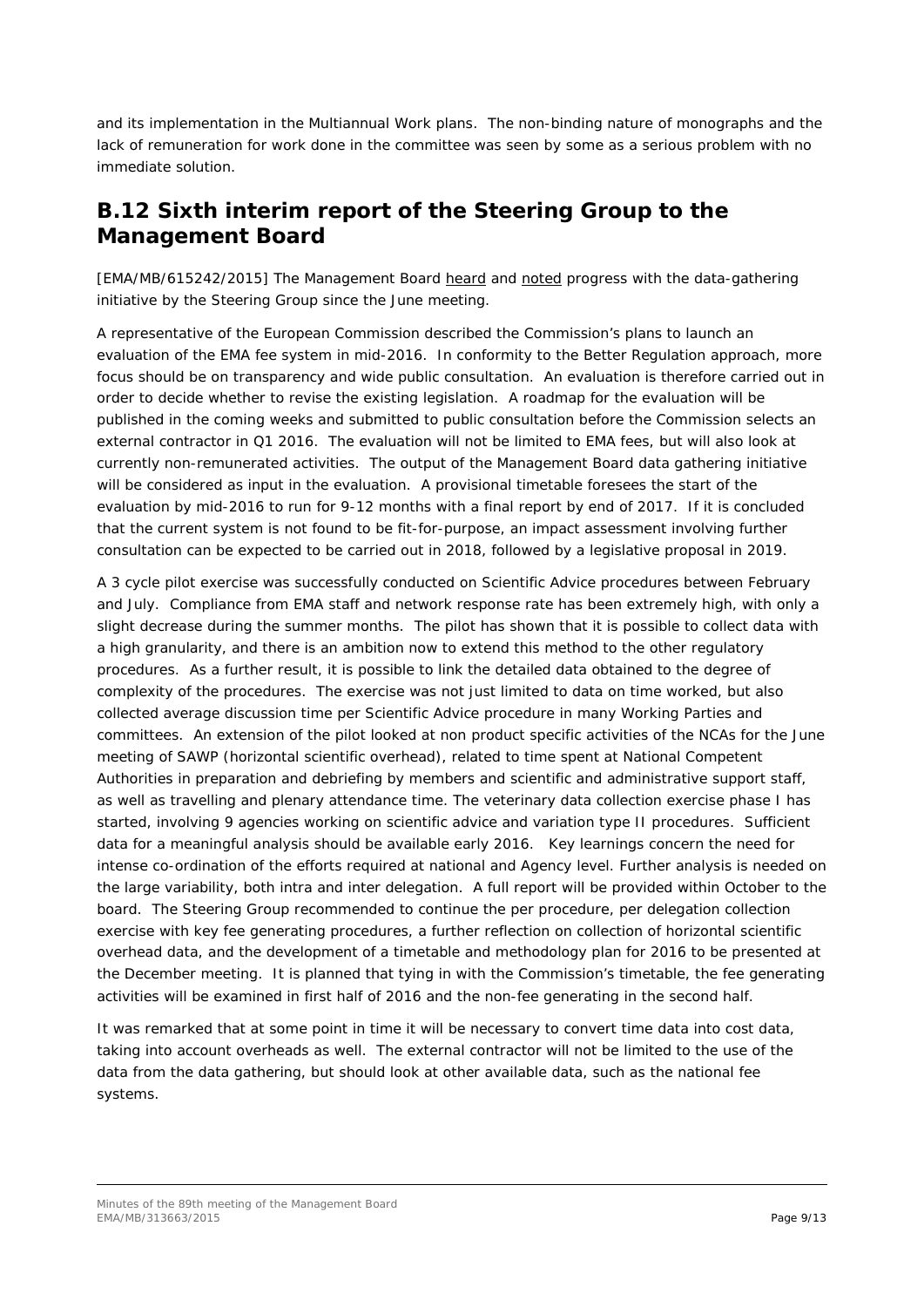### **B.13 Joint annual report on the interaction with patients', consumers' and healthcare professionals' organisations (2014)**

[EMA/MB/604206/2015; EMA/9496/2015] The Management Board endorsed the 2014 Annual report on the EMA interaction with patients, consumers, healthcare professionals and their organisations. In 2014 the main focus was integration of patients' experience and clinical practice into the regulatory activity. New revised eligibility criteria adopted by the Management Board in June 2014 have brought about greater transparency. Interaction levels with patients and consumers have probably reached a plateau. A pilot to involve patients in the benefit-risk evaluation at CHMP started in September 2014 and patients were heard by PRAC for article 31 referrals. Healthcare professionals have been consulted by a variety of committees on several issues, both as professional organisations and as individual experts. While according to a survey satisfaction on general interaction is high, some improvements could take place concerning the potential impact of involvement, for example by capturing patients' values and preferences, incorporating general practitioners' views and feedback in the discussion and measuring impact in EMA activities.

### **B.14 Enhanced early dialogue to foster development and facilitate accelerated assessment**

The Management Board noted and discussed enhanced early dialogue to foster development and facilitate accelerated assessment. As part of the objective to support patient focused innovation and to contribute to a vibrant life science sector in Europe within the Strategy to 2020, the Committees have sponsored a dialogue with the Commission to foster development of medicines with high public health potential, in particular to address unmet medical needs. PRIME (PRIority MEdicines) aims at the early identification of products fulfilling the criteria for accelerated assessment, therefore promoting better use of existing tools and intensifying interactions with developers The concept developed with CHMP sponsors has been presented for discussion and consultation to scientific committees, EC STAMP, HMA, EU Innovation offices network, PCWP/HCPWP. Comments received have been addressed in a revised concept document currently being prepared. While the timely rapporteur appointment is a key feature of the concept, allowing better preparedness of the assessor team and best use of expertise, this might also cause a perception of possible risk concerning objectivity and independence of assessment. Risk mitigation is provided through the presence of multiple actors (e.g. CHMP Co-Rapporteur, peerreviewer and PRAC rapporteur) not involved at early stages. The impact on resources is estimated at 10 requests per month with an estimated increase of scientific advice due to PRIME of around 10%. Further discussions at the October STAMP meeting are planned, and a public consultation is being considered.

The board supported the initiative. The need for a public consultation was questioned by one member, and a written rather than an oral report to the board was also requested as this would be helpful to better understand the implications for the National Competent Authorities. The representative of the European Commission underlined the need for careful preparation, particularly in the setting of clear criteria for eligibility and on provisions for impartiality. Implications on resources should be discussed in detail. The comments raised at the next STAMP meeting should also be taken on board. He further recommended holding a public consultation according to the Better Regulation approach. The Agency is planning to act transparently and provide a  $Q$  and A document after the launch. An annual meeting with the network is planned in which information about the pipeline could be provided. The Agency considers Scientific Advice initiatives at national level compatible with the PRIME initiative, as they can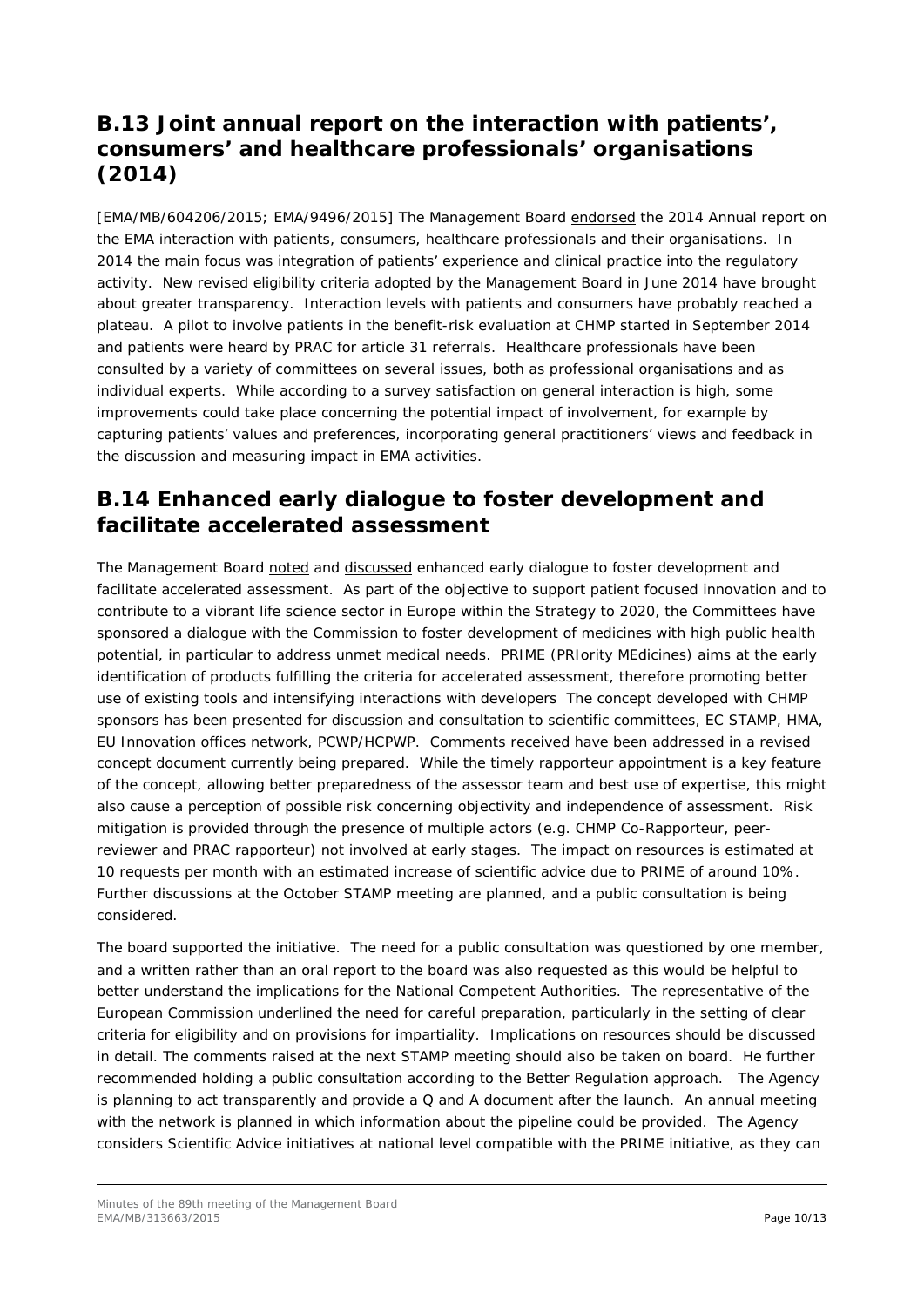help preparing early dialogue with the European Medicines Agency once the right maturity level is reached.

#### **List of written procedures during the period from 9 May 2015 to 1 September**

- Written procedure for adoption of the Agency's Final Accounts 2014, ended on 29 June 2015. The document was adopted.
- Written procedure for adoption of Revised Implementing rules to the Fee Regulation ended on 14 July 2015. The document was adopted.
- Consultation no. 06/2015 on the appointment of Svetoslav Branchev as CVMP alternate, proposed by the Bulgaria, ended on 23 July 2015. The mandate of the nominee commenced on 24 July 2015.
- Written procedure for adoption of 88th Management Board meeting minutes ended on 24 July 2015. The minutes were adopted.
- Written procedure for endorsement of the EU Telematics strategy and implementation roadmap 2015-2017. The document was endorsed.
- Consultation no. 07/2015 on the appointment of Sinan Bardakci Sarac as CHMP Alternate, proposed by the Denmark, ended on 31 August 2015. The mandate of the nominee commenced on 1 September 2015.

### **Documents for information**

- [EMA/MB/603994/2015;EMA/MB/470927/2015] Report on EU Telematics
- Feedback from the Heads of Medicines Agencies
- [EMA/MB/480836/2015] Outcome of written procedures finalised during the period from 9 May 2015 to 1 September 2015
- [EMA/MB/567811/2015; EMA/MB/566902/2015] Results of ex ante and ex post evaluations of programmes and projects Art 29 (5) of the Financial Regulation
- [EMA/MB/567233/2015] Summary of the transfers of appropriation 2015
- EMA/MB/604859/2015; 150709; 150710; Ref. Ares(2015)3292975 06/08/2015; EXT/605974/2015;EXT/605975/2015] Confidentiality (administrative) arrangements concluded with Swissmedic and WHO
- [EMA/MB/606173/2015;EMA/13787/2009] Veterinary EudraVigilance status report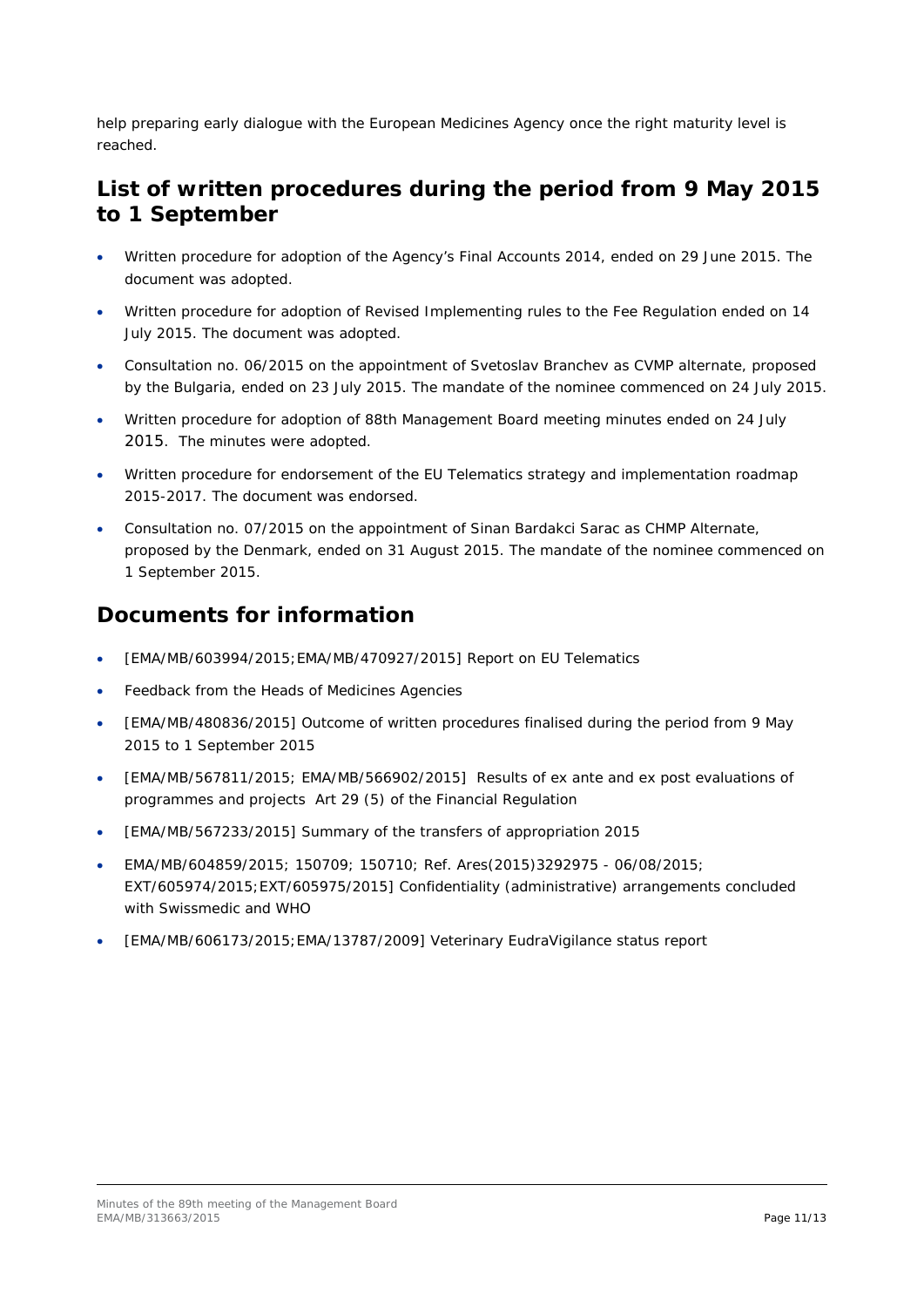#### **List of participants at the 89th meeting of the Management Board, held in London, 2nd October 2015**

Chair: Sir Kent Woods

|                              | <b>Members</b>                 | Alternates (and other       |
|------------------------------|--------------------------------|-----------------------------|
|                              |                                | participants)               |
| <b>Belgium</b>               | Xavier De Cuyper               |                             |
| <b>Bulgaria</b>              | Assena Stoimenova              |                             |
| <b>Czech Republic</b>        | Zdenek Blahuta                 |                             |
| Croatia                      |                                | Viola Macolić Šarinić       |
| <b>Denmark</b>               | Mette Aaboe Hansen             | Matilde Kyst Behrens        |
| Germany                      | Klaus Cichutek                 | Karl Broich                 |
|                              |                                | André Berger                |
| <b>Estonia</b>               | Kristin Raudsepp               |                             |
| <b>Ireland</b>               | <b>Rita Purcell</b>            | Lorraine Nolan              |
| Greece                       | Despoina Makridaki             |                             |
| Spain                        | Belén Crespo Sánchez-          | Laura Franqueza Garcia      |
|                              | Eznarriaga                     |                             |
| France                       |                                | Jean-Pierre Orand           |
|                              |                                | Miguel Bley                 |
| <b>Italy</b>                 | Luca Pani                      | Gabriella Conti             |
| <b>Cyprus</b>                | Loizos Panayi                  |                             |
| Latvia                       |                                |                             |
| Lithuania                    | Gintautas Barcys               |                             |
| Luxembourg                   | Apology received               |                             |
| Hungary                      | Beatrix Horváth                |                             |
| <b>Malta</b>                 | John J Borg                    |                             |
| <b>Netherlands</b>           | Hugo Hurts                     | Cees de Heer                |
| Austria                      | Christa Wirthumer-Hoche        |                             |
| Poland                       | Grzegorz Cessak                | Magdalena Pajewska          |
| Portugal                     | Hélder Mota-Filipe             | Rita Bastos                 |
| Romania                      | Apology received               |                             |
| Slovakia                     | Ján Mazag                      |                             |
| Slovenia                     | Katarina Štraus                |                             |
| Finland                      |                                | Pekka Kurki                 |
| Sweden                       |                                | Johan Lindberg              |
| <b>United Kingdom</b>        |                                | Ian Hudson                  |
|                              |                                | Andrew Gregory              |
| <b>European Parliament</b>   | Apology received from Giuseppe |                             |
|                              | Nisticò                        |                             |
|                              | Björn Lemmer                   |                             |
| <b>European Commission</b>   | Carlo Pettinelli (DG GROW)     | Lenita Lindstrom (DG SANTE) |
|                              |                                | Chloe Spathari (DG GROW)    |
| Representatives of patients' | W.H.J.M. Wim Wientjens         |                             |
| organisations                | Apology received from Nikos    |                             |
|                              | Dedes                          |                             |